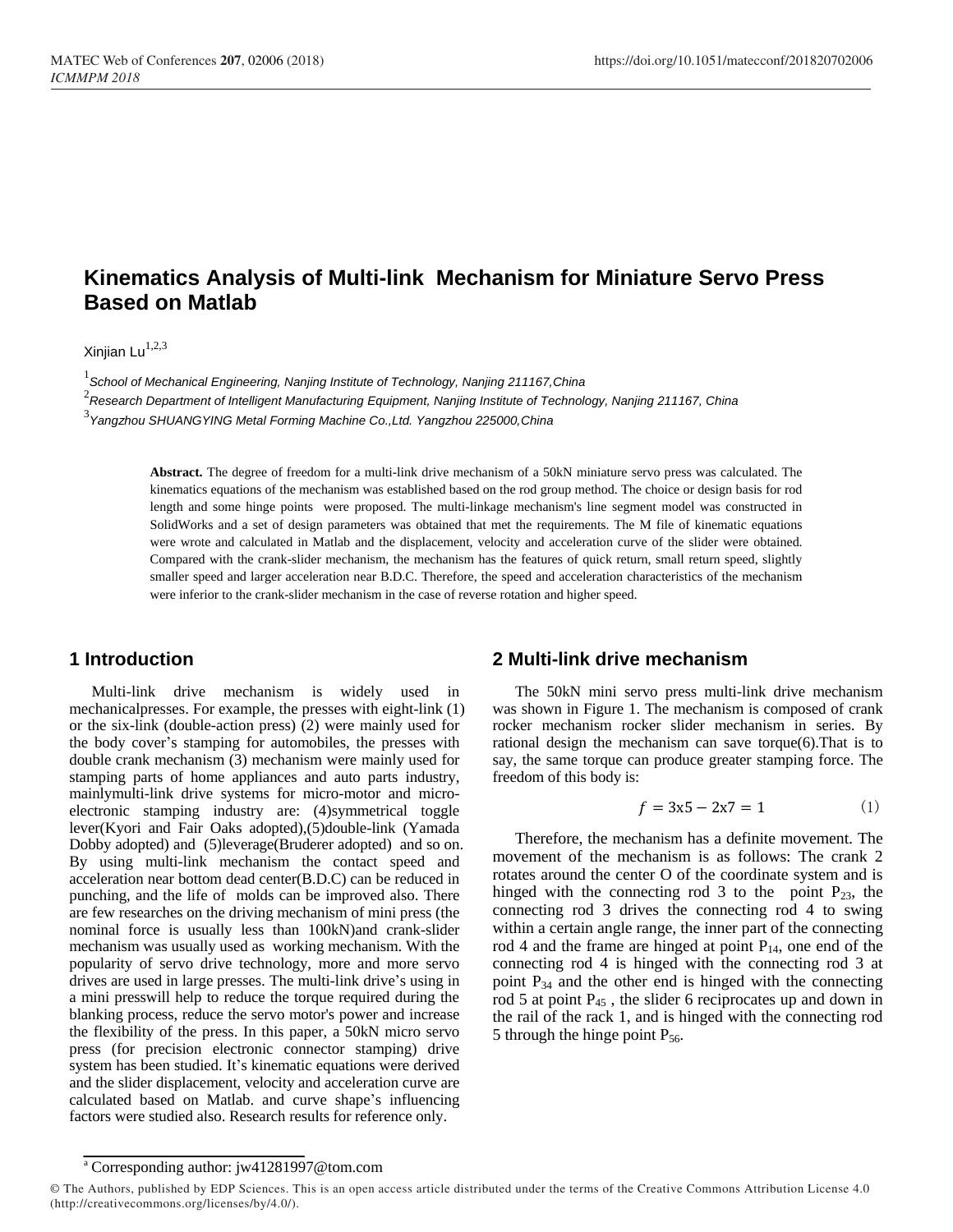

**Figure 1.** Multi-link drive mechanism

## **3 Kinematics equations**

The coordinate system of the multi-link drive mechanism was shown in Figure 1. The origin of the coordinates is located at the center of rotation O of the crank 2, with the x-axis horizontal to the right and the y-axis vertically upwards. Kinematic equations of this mechanism were established by using rod group analysis. The mechanism is broken down into one side link and two II grade rod groups as shown in Figure 2. The location equations of each hinge point were established. Speed and acceleration for hinge points were obtained by calculating the first and second derivatives of the position equation over time.



Side link | Grade rod group 1 | Grade rod group 2

**Figure 2.** Side link and II grade rod groups

#### **3.1 Side link**

As shown in Figure 3, the radius of the crank 2 is *r*, the rotation angle is  $\varphi$ , the angular velocity is  $\omega$ , and the displacement of the hinge point  $P_{23}$  between the crank 2 and the connecting rod is:

$$
x_{23} = r\cos\varphi \n y_{23} = r\sin\varphi
$$
\n(2)

By calculating the first and second derivatives of equation (2) over time the velocity and acceleration of the hinge point  $P_{23}$  were obtained (irrespective of the fluctuation of the crank rotation speed during punching, and the angular acceleration of the crank when the machine was started and braked).

$$
\dot{x}_{23} = -\omega r \sin \varphi \n\dot{y}_{23} = \omega r \cos \varphi
$$
\n(3)

$$
\ddot{x}_{23} = -\omega^2 r \cos \varphi \n\ddot{y}_{23} = -\omega^2 r \sin \varphi
$$
\n(4)



**Figure 3. Side link**

#### **3.2 Grade rod group 1**

Rod group 1 was shown in Figure 4. The length of the connecting rod 3 was set to be *l*3. The *x* coordinate and the *y* coordinate of the hinge point  $P_{14}$  were respectively  $x_{14}$  and  $y_{14}$ , which were known quantities. The distance between the hinge points  $P_{34}$  and  $P_{45}$  was  $l_4$ , and the distance between the hinge points  $P_{34}$  and  $P_{14}$  was  $l_{41}$ .



**Figure 4.** II grade rod group 1

The displacement equations for hinge point  $P_{34}$  between the connecting rod 3 and the connecting rod 4 was:

$$
x_{34} = x_{23} + l_3 \cos \varphi_3 \n y_{34} = y_{23} + l_3 \sin \varphi_3
$$
\n(5)

By calculating the first and second derivatives of equation (5) over time the velocity and acceleration of the hinge point P<sub>34</sub> were obtained.

$$
\dot{x}_{34} = \dot{x}_{23} - \dot{\varphi}_3 l_3 \sin \varphi_3 \n\dot{y}_{34} = \dot{y}_{23} + \dot{\varphi}_3 l_3 \cos \varphi_3
$$
\n(6)

$$
\ddot{x}_{34} = \ddot{x}_{23} - l_3(\dot{\varphi}_3^2 \cos \varphi_3 + \ddot{\varphi}_3 \sin \varphi_3) \n\ddot{y}_{34} = \ddot{y}_{23} + l_3(\ddot{\varphi}_3 \cos \varphi_3 - \dot{\varphi}_3^2 \sin \varphi_3)
$$
\n(7)

The displacement equation of the hinge point  $P_{14}$  between the connecting rod 4 and the body 1 was:

$$
x_{41} = x_{34} + l_{41} \cos \varphi_4 y_{41} = y_{34} + l_{41} \sin \varphi_4
$$
\n(8)

The velocity of the hinge point  $P_{14}$  was obtained by calculating the first derivation of equation (8) over time. Since the hinge point is a fixed point, the speed value should be zero.

$$
0 = \dot{x}_{34} - \dot{\varphi}_4 l_{41} \sin \varphi_4 \n0 = \dot{y}_{34} + \dot{\varphi}_4 l_{41} \cos \varphi_4
$$
\n(9)

Solving Equations (5) and (8).

$$
\varphi_4 = 2\pi + 2\arctg \frac{B - \sqrt{B^2 + A^2 - C^2}}{A + C}
$$
\n(10)

$$
\varphi_3 = \text{atan2}(y_{34}, x_{34}) \tag{11}
$$

In the above formula,

$$
A = x_{41} - r\cos\varphi
$$
  
\n
$$
B = y_{41} - r\sin\varphi
$$
  
\n
$$
= -\frac{l_3^2 - l_{41}^2 - r^2 - x_{41}^2 - y_{41}^2 + 2(x_{41}r\cos\varphi + y_{41}r\sin\varphi)}{2l_{41}}
$$

The angular velocity and angular acceleration for  $\varphi_4$  were:

$$
\dot{\varphi}_4 = \frac{\dot{c} - \dot{A}\cos\varphi_4 - \dot{B}\sin\varphi_4}{B\cos\varphi_4 - A\sin\varphi_4} \tag{12}
$$

 $\mathcal C$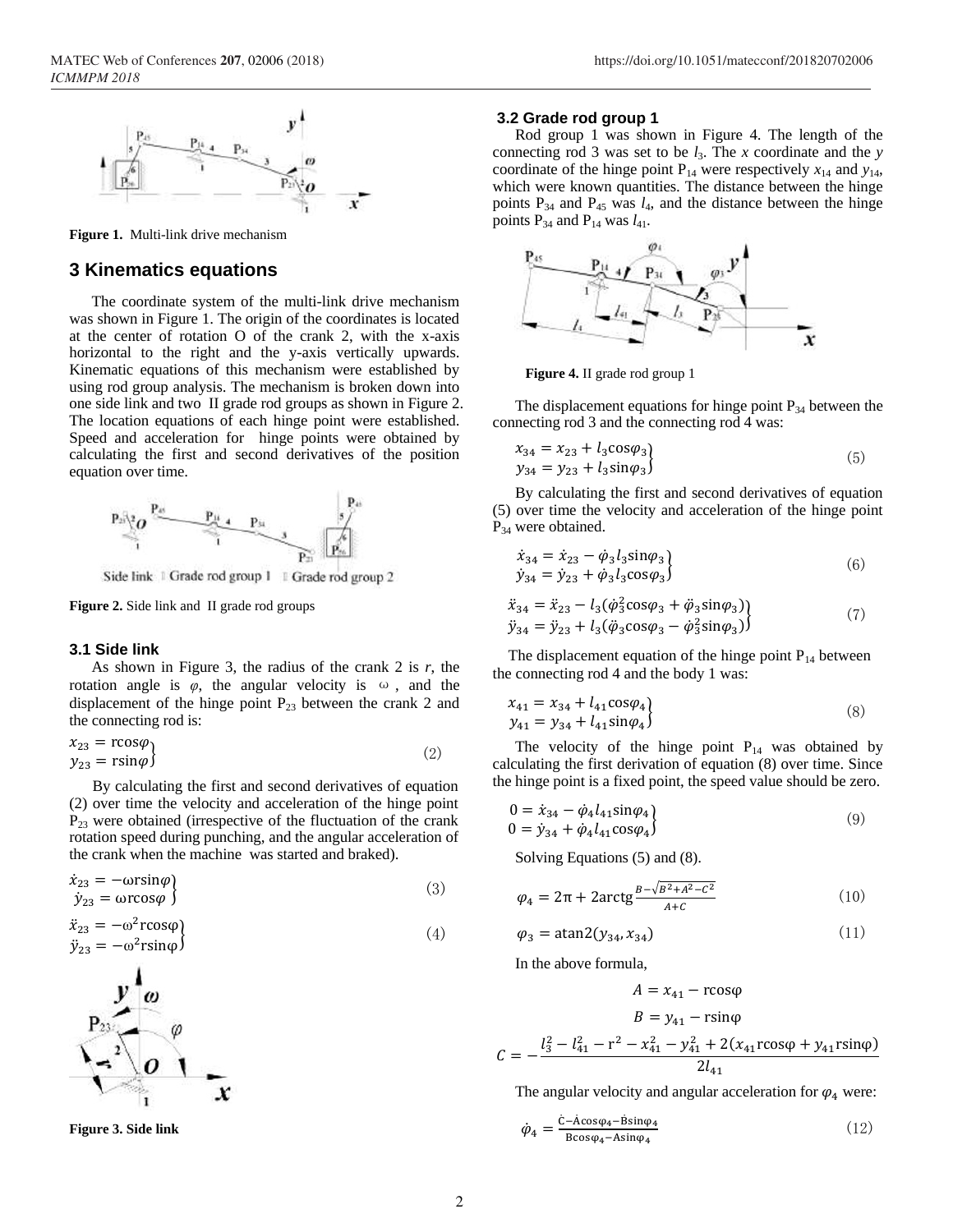$$
\ddot{\varphi}_4 = \frac{\ddot{C} - \ddot{A}cos\varphi_4 + \dot{A}sin\varphi_4 \dot{\varphi}_4 - \ddot{B}sin\varphi_4 - \dot{B}cos\varphi_4 \dot{\varphi}_4}{Bcos\varphi_4 - Asin\varphi_4} \n- \frac{(\dot{C} - \dot{A}cos\varphi_4 - \dot{B}sin\varphi_4)(\dot{B}cos\varphi_4 - \dot{A}sin\varphi_4)}{(Bcos\varphi_4 - Asin\varphi_4)^2} \n+ \frac{(\dot{C} - \dot{A}cos\varphi_4 - \dot{B}sin\varphi_4)(Bsin\varphi_4 + Acos\varphi_4)\dot{\varphi}_4}{(Bcos\varphi_4 - Asin\varphi_4)^2}
$$
\n(13)

In the formula(13),

$$
\begin{aligned}\n\dot{A} &= \omega r \sin \varphi & \dot{A} &= \omega^2 r \cos \varphi \\
\dot{B} &= -\omega r \cos \varphi & \dot{B} &= \omega^2 r \sin \varphi \\
\dot{C} &= \frac{\omega r (y_{41} \cos \varphi - x_{41} \sin \varphi)}{l_{41}} \\
\ddot{C} &= \frac{-\omega^2 r (y_{41} \sin \varphi + x_{41} \cos \varphi)}{l_{41}}\n\end{aligned}
$$

The angular velocity and angular acceleration for  $\varphi_3$  were:

$$
\dot{\varphi}_3 = -\frac{\omega r \sin \varphi + l_{41} \sin \varphi_4 \dot{\varphi}_4}{l_3 \sin \varphi_3} \tag{14}
$$

$$
\ddot{\varphi}_3 = \frac{(\omega r \sin \varphi + l_{41} \sin \varphi_4 \dot{\varphi}_4) \cos \varphi_3 \dot{\varphi}_3}{l_3 (\sin \varphi_3)^2} - \frac{\omega^2 r \cos \varphi + l_{41} (\cos \varphi_4 \dot{\varphi}_4^2 + \sin \varphi_4 \dot{\varphi}_4)}{l_3 \sin \varphi_3}
$$
(15)

The displacement equation of the hinge point  $P_{45}$  between the connecting rod 4 and the connecting rod 5 was:

$$
x_{45} = x_{34} + l_4 \cos \varphi_4 y_{45} = y_{34} + l_4 \sin \varphi_4
$$
\n(16)

The speed and acceleration of the hinge point  $P_{45}$  were obtained by calculating the first and second derivatives of equation (16) over time.

$$
\begin{aligned} \dot{x}_{45} &= \dot{x}_{34} - l_4 \sin\varphi_4 \dot{\varphi}_4 \\ \dot{y}_{45} &= \dot{y}_{34} + l_4 \cos\varphi_4 \dot{\varphi}_4 \end{aligned} \tag{17}
$$

$$
\ddot{x}_{45} = \ddot{x}_{34} - l_4 \left( \sin \varphi_4 \ddot{\varphi}_4 + \cos \varphi_4 \dot{\varphi}_4^2 \right) \n\ddot{y}_{45} = \ddot{y}_{34} + l_4 \left( \cos \varphi_4 \ddot{\varphi}_4 - \sin \varphi_4 \dot{\varphi}_4^2 \right)
$$
\n(18)

## **3.3 Grade rod group 2**

Rod group 2 was shown in Figure 5. The length of the connecting rod 5 was set to be  $l_5$ , and the *x* coordinate  $x_{56}$  of the hinge point  $P_{56}$  was a known quantity. They coordinate( $y_{56}$ ) of the hinge point P56 was the displacement *s* for the slider 6. The displacement equation of hinge point  $P_{56}$  was:

$$
x_{56} = x_{45} + l_5 \cos \varphi_5
$$
  
\n
$$
y_{56} = y_{45} + l_5 \sin \varphi_5
$$
\n(19)

The result of solving was:

$$
\varphi_5 = 2\pi - 2\arctg\sqrt{\frac{1-D}{1+D}}\tag{20}
$$

In the formula(20),

$$
D = \frac{x_{56} - x_{45}}{l_5}
$$

The angular velocity and angular acceleration for  $\varphi_5$  were:

$$
\dot{\varphi}_5 = \frac{x_{45}}{l_5 \sin \varphi_5} \tag{21}
$$

$$
\ddot{\varphi}_5 = \frac{\ddot{x}_{45}}{l_5 \sin \varphi_5} - \frac{\dot{x}_{45} \cos \varphi_5 \varphi_5}{l_5 (\sin \varphi_5)^2} \tag{22}
$$

Therefore, the speed and acceleration of the slider 6 were respectively:

$$
v = \dot{y}_{56} = \dot{y}_{45} + l_5 \cos \varphi_5 \dot{\varphi}_5 \tag{23}
$$

$$
\alpha = \ddot{y}_{56} = \ddot{y}_{45} + l_5(\cos\varphi_5 \ddot{\varphi}_5 - \sin\varphi_5 \dot{\varphi}_5^2) \tag{24}
$$



**Figure 5.** II grade rod group 2

## **4 Determination of rod design parameters**

The main design parameters of the 50kN mini servo press were shown in Table 1:

| item                      | value         | unit |  |
|---------------------------|---------------|------|--|
| Nominal force             | 50            | kN   |  |
| Stroke length(max)        | 40            | mm   |  |
| Activating point          | 1.4           | mm   |  |
| No. of strokes(max)       | 150           |      |  |
| Open height               | 300           | mm   |  |
| <b>Overall Dimensions</b> | 700x1000x1000 | mm   |  |
| (L.R. xH x F.B.)          |               |      |  |

**Table 1.** The main design parameters.

## **4.1 Design guidelines for link system**

1. Taking into account the design and manufacturing factors the design value of the crank radius *r* is within 50mm;

2. According to my past experience, the pin diameter of the rod system is about 30mm. Considering the wall thickness of the pin hole and the movement space of each rod, the length of each rod or part is about 80mm;

3. The connecting rod coefficient( $r/l_2$ ) should be designed within  $0.1 \sim 0.2$  (7), for high-speed and fast presses will be less than 0.1;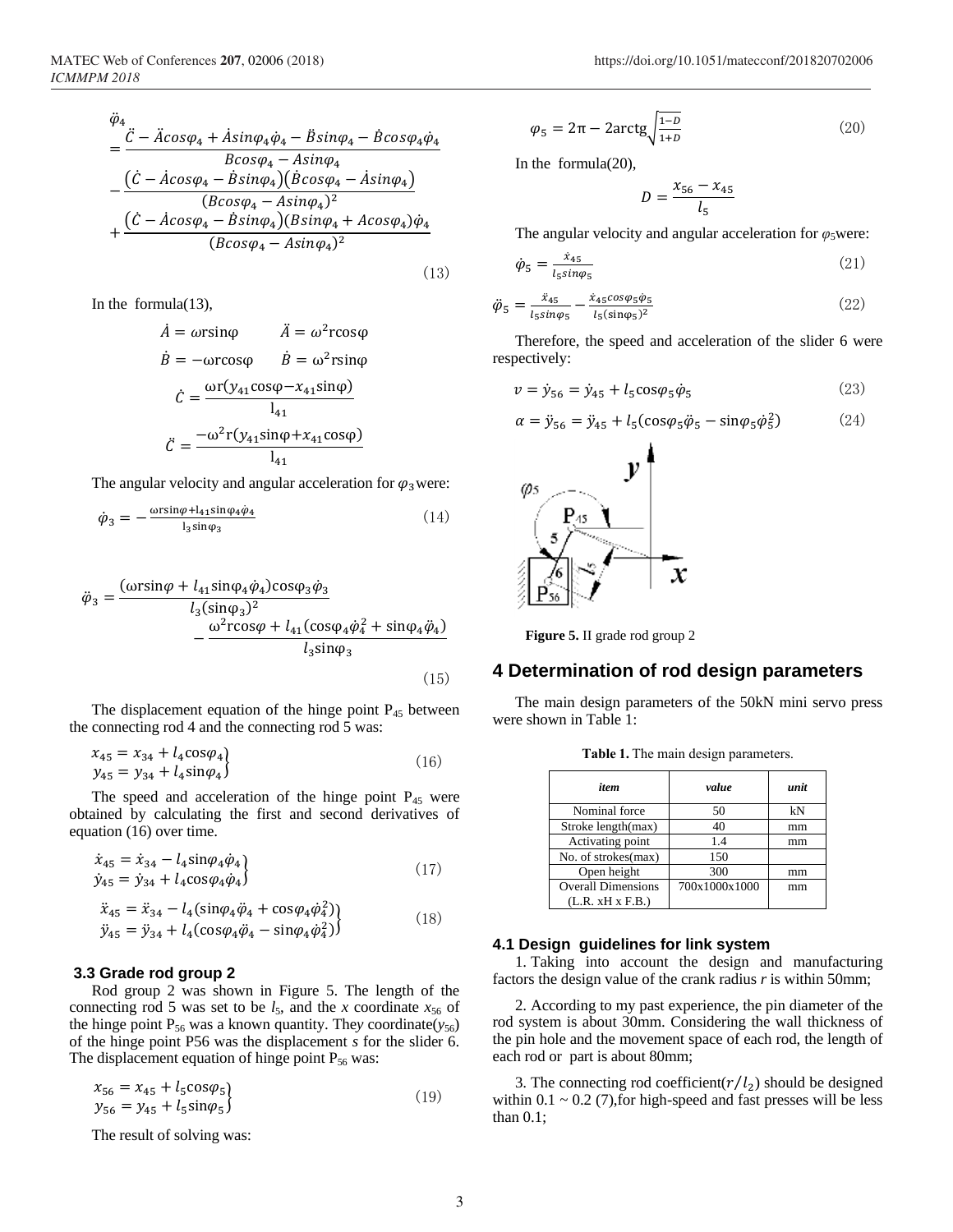4. The crank-rocker mechanism should meet the conditions of the rod length and the existence of the crank (8);

5. In order to avoid the dead point of the mechanism due to friction, the angle between the connecting rod 5 and the vertical line should be designed within 30 $\degree$ ;

6. The overall length of the rod system should be less than the overall dimensions of the front and back directions.

## **4.2 Rod parameters**

In the SolidWorks software, the origin was taken as the crank center point O of the mechanism, the connecting rods were replaced by line segments, the point drawn in the line segment was considered as the hinge point in the connecting rod, and the multi-link mechanism can be obtained. The length of the rods and the coordinates of the hinges were given appropriate values to ensure that the mechanism can operate without dead point when the mouse dragging the mechanism's crank. Based on MATLAB, the kinematics analysis program of the mechanism was written in the form of M file, and then the parameters of the multilink system were adjusted slightly. At the same time, the kinematics equations were corrected (confirming the quadrant where the angle was), and the rod parameters that satisfy the design requirements were shown in Table II

| Item |                                         |  |  | $l_3$ $l_{41}$ $l_4$ $l_5$ $x_{14}$ $y_{14}$ | $x_{56}$ |
|------|-----------------------------------------|--|--|----------------------------------------------|----------|
|      | Value 14.58 330 80 184 100 -380 60 -465 |  |  |                                              |          |

## **5 Calculation results**

By moving the axes, it was guaranteed that the curve changes from top dead center ( $0^{\circ}$ ) as the crank angle changes. For comparison, the slider displacement, velocity and acceleration of the crank-slider mechanism ( slider stroke: 40 mm, crank radius : 20 mm, link length : 300 mm) were given in the

figures below.

Slider displacement curves were shown in Figure 6. Compared with the crank-slider mechanism, the position of the B.D.C of the slider for the multi-link mechanism was slightly shifted to the left by about  $3°$  due to the connected crank-rocker'quick-return characteristics. And the

mechanismwas able to reach capacity early.



**Figure 6.** Slider displacement curves

Slider velocity curves were shown in Figure 7. Compared with the crank-slider mechanism, The multi-link mechanism's return speed of 292.85mm/s was slightly less than the crankslider mechanism's 314.85mm/s. Near B.D.C (left side of the curves), the speed of the multi-link mechanism was slightly

less than the crank-slider mechanism, and it was help to precision punching. When leaving B.D.C(right side of the curves), the multi-link mechanism's speed was larger than crank-slider mechanism's.



**Figure 7.** Slider velocity curves

Slider velocity curves were shown in Figure VIII. Compared with the crank-slider mechanism, the acceleration of the multi-link mechanism near B.D.C reaches  $6650.1$ mm/s<sup>2</sup>, which is 1.26 times the  $5263.8$ mm/ $s^2$  of the crank-slider mechanism.



## **6 Conclusions**

The kinematic equations of a multi-link drive mechanism for the 50kN servo press were established, and the design principles of the rod-system parameters were put forward. A set of parameters were given to meet the design requirements. The crank radius of this mechanism was only 72.9% of the crank radius in the crank-slider mechanism at the same slider stroke. Kinematics equations were established in Matlab and calculated. Compared with the crank-slider mechanism, the mechanism has the features of quick return, small return speed, slightly smaller speed and larger acceleration near B.D.C. Therefore, the speed and acceleration characteristics of the mechanism were inferior to the crank-slider mechanism in the case of reverse rotation and higher speed.

## **7 Acknowledgements**

The author wishes to thank the Opening Project of Research Department of Intelligent Manufacturing Equipment of Nanjing Institute of Technology(project number: PTKJ201608) and The introduction of talent research fund project of Nanjing Institute of Technology(project number:YKJ201503).

## **References**

1. Lian Xia,Jin Zhang, Jiang Han, Yunshan Wang and Liang HE. Kinematics analysis of eight-link mechanical